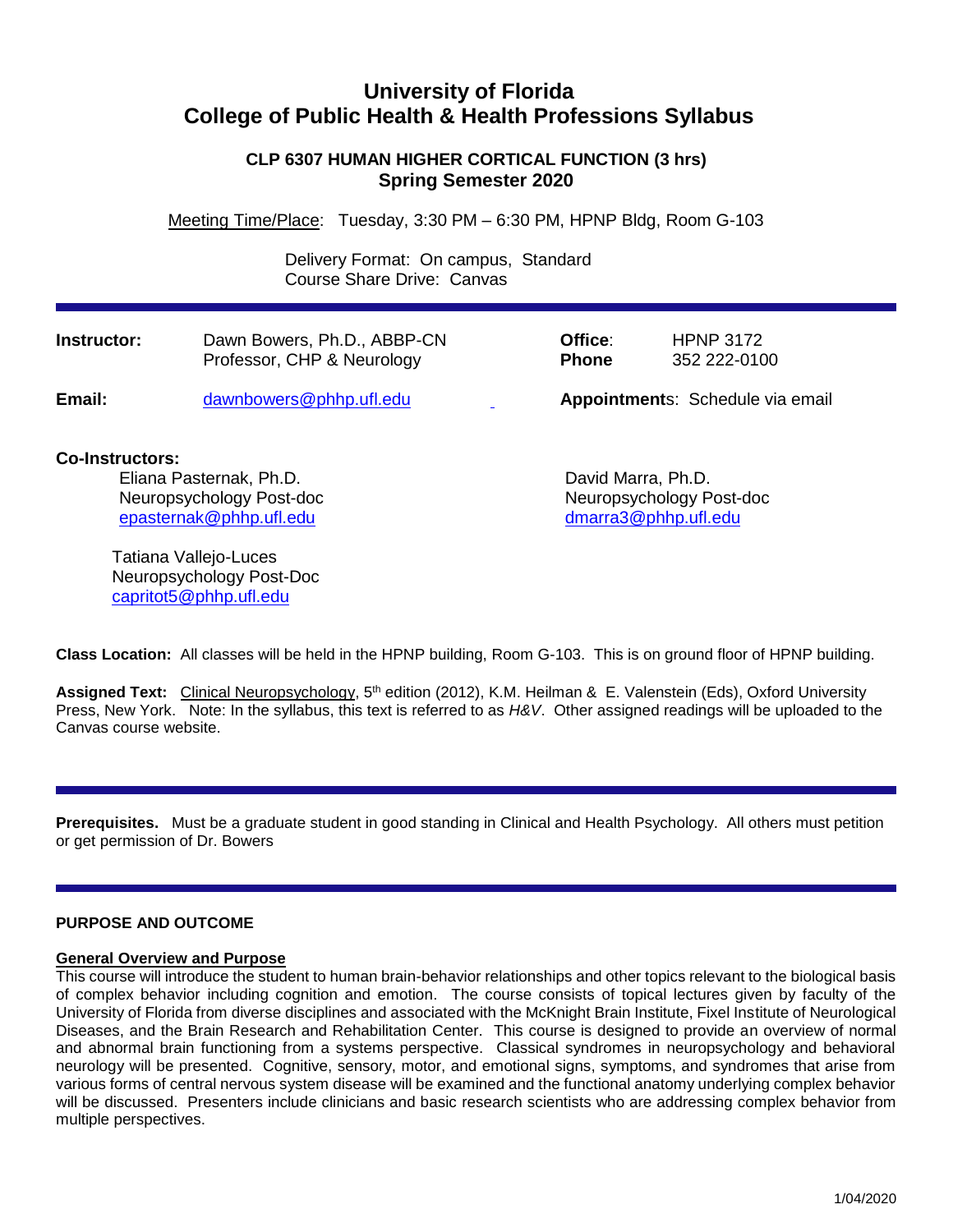#### **Course Objectives**

Successful completion of the course should allow students to (a) learn about basic structural and functional systems of the brain; (b) recognize and identify the functional brain systems involved in complex behaviors such as attention, memory, language, spatial ability, and emotion; (c) develop the ability to recognize the major signs and symptoms of CNS impairment; and (d) develop an appreciation of the complexity of higher brain functions, both cognitive and emotional.

#### **Relation to Program Outcomes**

This course is part of the neuropsychology curriculum. Increased understanding of foundational knowledge in the fields of psychology, behavioral neurology, neuroscience and neuropsychology and its relationship to contemporary issues will improve both research and clinical missions of the field.

#### **DESCRIPTION OF COURSE CONTENT**

#### **Course Format**

This course will be conducted in the form of lectures by pre-imminent scientists followed by active discussion led by students. Each class will involve 1-2 designated faculty leaders with selected relevant readings on the topic of question. *If available*, power points will be provided in advance or after the lecture given by a faculty presenter. However, depending on nature of presentation, some faculty may prefer not to share their personal work products and others do not use powerpoint for teaching purposes. You are responsible for learning the course materials, regardless of whether a handout is available from an individual lecturer. Presentation by faculty will be followed by active discussion led by a cohort of 2-3 students who are assigned as discussion leaders. At the beginning of each class there will be brief quiz on the assigned readings for the day.

#### **Course Materials & Required Readings**

The syllabus and assigned readings for this course are available via UF's Canvas platform. Readings will consist of chapters from the assigned text, Clinical Neuropsychology (5<sup>th</sup> edition, 2012) along with primary source research articlesreviews. These *other articles/chapters* will be available electronically in pdf form and located on Canvas. Make sure that you have a working email address. If your email address changes or you miss the first day of class, it will be your responsibility to contact Dr. Bowers with your desired email address in order to receive notification about changes in course readings.

#### **Location and Times**

Class will meet Tuesdays in the HPNP building (Room G103) from 3:00-6:00 PM. Please be on time. There is one exception, namely no class on Tuesday February 4<sup>th</sup>. Obviously there will be no class during spring break, the first week of March 2020.

#### **ACADEMIC REQUIREMENTS AND GRADING**

#### **Course Requirements, Evaluation, and Grading**

Enrolled students are expected to attend weekly classes, complete weekly assigned readings **prior to class** and participate in integrative discussions that conclude each class. The exception is class 1. Students will be pre-assigned to lead or colead one integrative discussion which will be facilitated by Dr. Bowers and the course co-instructors (Drs. Marra, Pasternak, Vallejo-Luces). There will be a take home midterm exam (due Monday March 8, 2020) and a final exam (TBD). The midterm will assess knowledge of material discussed through the February 25<sup>th</sup> class meeting, and the final exam will be comprehensive. At the beginning of each class (from 3:00-3:15) will be a weekly quiz that is based on assigned readings for that class.

*Weekly Quizzes based on readings*. A brief 5-10 question quiz will occur at the beginning of each class. Questions are short-answer or multiple choice/true-false and based solely on assigned readings. There will be total of 12 quizzes starting with Class 2 (i.e., Classes 2-12), with students having option of dropping two quizzes of their choice for any reason (i.e., inability to attend class due to traveling, illness, low grade). The 10 quizzes you select will account for 20% of your grade. (i.e., each quiz  $= 2\%$ ).

*Mid-Term and Final Exams*: The midterm and final exams will be a combination of multiple choice, odd-man out, short essays and other types of short-answer formats. The content of these exams is based on lectures, readings, and class discussion.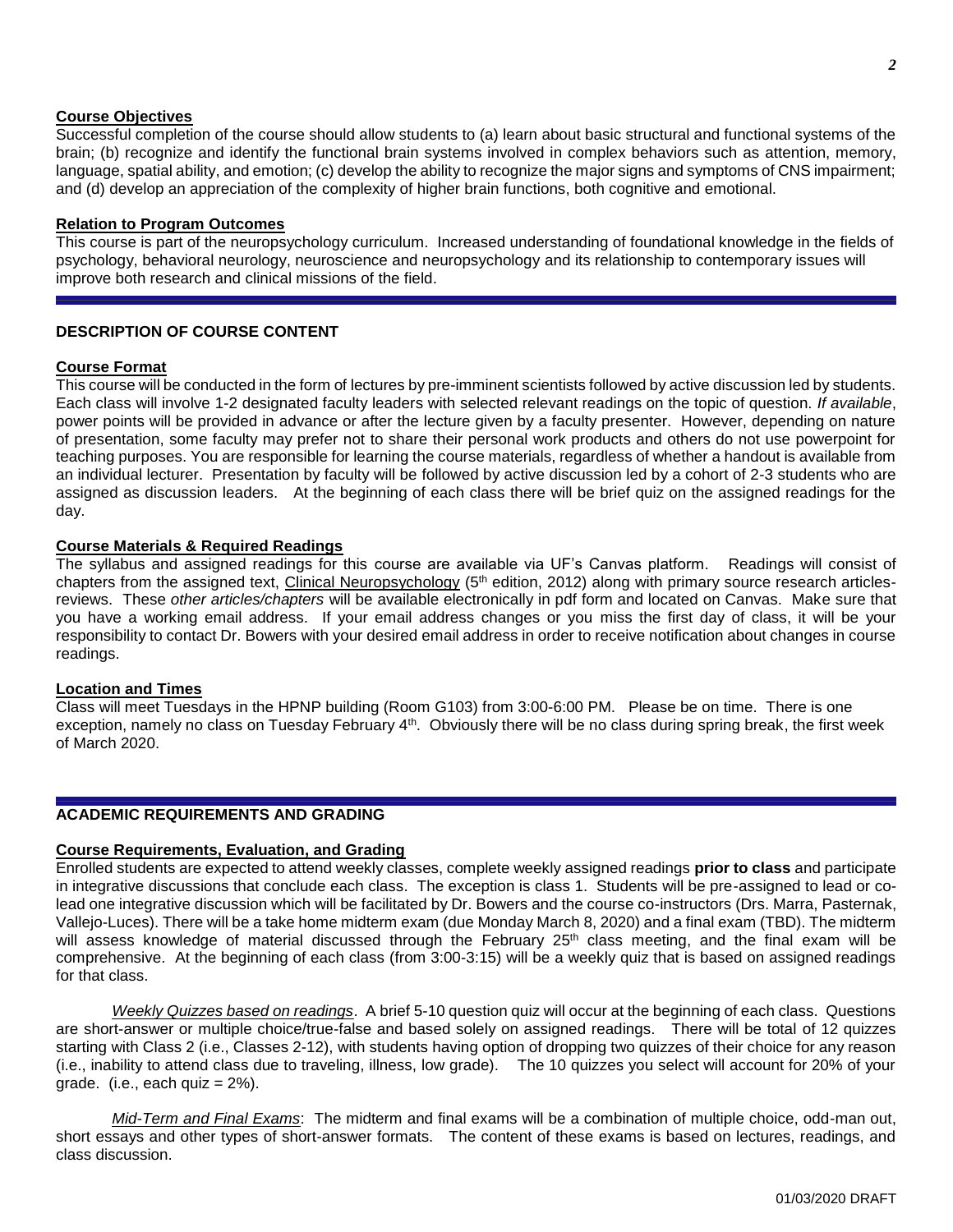*Guidelines for Integrative Discussions* **-** Students will be assigned in groups of 2-3 to lead one of the integrative discussion sessions during the final ½ hour of each class. The group will be responsible for identifying 3 or more key points from the readings and presentations to discuss. Goal is not to lecture but engage the class in discussion.

*Extra Credit Opportunities (up to 3% of Final Grade*) There are a variety of excellent multidisciplinary opportunities that students may avail themselves in order to enrich their exposure and provide contemporary context to the topics covered in this course. You are welcome to attend these meeting. You may also receive up to 3% extra credit if you attend *at least 3 different meetings* from any of the list below and write up a brief reaction paper for each meeting you attend (i.e., 3 reaction papers). The reaction paper must be typed and include in the header the date, meeting, presenter, and topic. The body of the paper will be your intellectual reaction to the content of the presentation. It should range in length from 1-2 pages max, single spaced. *All reaction papers are due on the Tuesday that most immediately follows the particular meeting you attend (i.e., if you attend an ANST meeting on a Friday, then reaction paper is due the following Tuesday by 3:00 PM).* To receive maximum extra credit, attend up to 2 different meetings below and write up reaction paper as described in this paragraph.

- **Neurology Grand Rounds** (Tuesdays, 11:30 AM 1:00 pm) This is a weekly meeting held in the Deweese Auditorium of the MBI. Occasionally, these meetings involve a direct interview and presentation of a live patient, and thus attendees dress as if they were seeing patients themselves
- Movement Disorders Center Weekly Rounds (Tuesdays 8:00 AM 9:00 AM): This weekly meeting typically alternates between clinical and research presentations. During clinical presentations, videos of interesting and unique cases are presented. Research meetings vary. It is held at the Fixel Institute Conference room and can be viewed remotely at the Deweese Auditorium of the MBI.
- **Epilepsy Case Conferences** (Tuesdays 8:00-9:30). During these meetings, potential candidates for seizure surgery are discussed with input from findings of EEG-Video monitoring, Wada, neuropsychology, and neuroimaging.
- **other.** We will keep you informed about other opportunities like outside speakers, ANST, etc. Currently, we are aware of one speaker, Dr. Ben Hampstead (U. Michigan) who will be speaking at ANST on Friday January 27, 2020, at 11:00 AM. Location TBD. We will keep you informed.

# Summary of Grading

In summary, the final grade will be determined according to the students' scores on the weekly quizzes (20%), Midterm exam (worth 30% of the total grade), the Final exam (worth 40% of the final grade) and Participation (worth 10% of the final grade) and expressing that average as the percentage of the total possible points. Extra credit, up to 3%, may also be obtained.

| Weekly Quizzes (based on readings) | 20 <sup>%</sup> |                    |
|------------------------------------|-----------------|--------------------|
| Midterm Exam                       | 30%             | Due March 1, 2020  |
| Final Exam                         | 40%             | Due April 28, 2020 |
| Integrative Discussion             | 10%             |                    |
| Extra Credit                       | 3% max          |                    |

# **Grades**

.

Scores will be rounded to the nearest percent (rounded up or down, whichever is closest) for grade determination in accordance with the grading table below:

| % of<br>' points earned | 93%- | 90%- | -7%-<br>ōΙ     | 83%- | 80%- | -77% | 73%- | 70%- | 67%- | $3\%$ - | 60%- | Below |
|-------------------------|------|------|----------------|------|------|------|------|------|------|---------|------|-------|
|                         | 100% | 92%  | 89%            | 86%  | 82%  | 79%  | 76%  | 72%  | 69%  | 66%     | 62%  | 60%   |
| Letter Grade            |      |      | <u>.</u><br>ים |      | ╮.   |      |      |      | D.   |         |      |       |

Below is table linking letter grades to grade points. Please be aware that a C- is not an acceptable grade for graduate students. The expectation is that the grade for all 'neuropsychology' courses is at least B- or above. The GPA for graduate students must be 3.0 in all 5000 level courses and above to graduate.

| ∟etter<br>$\sim$<br>Grade |     |       | --            | . . | ∼.                        |                |                    |             | .         |             |                         | -   | WF<br><b>.</b> |     | <b>NG</b> | ∼.  |
|---------------------------|-----|-------|---------------|-----|---------------------------|----------------|--------------------|-------------|-----------|-------------|-------------------------|-----|----------------|-----|-----------|-----|
| ərade<br>Points           | 4.0 | .67 ن | $\sim$<br>ט.י | J.U | $\sim$<br>h<br><u>. v</u> | $\sim$<br>ں ں. | -<br>ÈΙ.<br>$\sim$ | $\sim$<br>b | ົາ<br>ں ل | . .<br>. .0 | $\cdots$ $\sim$<br>0.67 | 0.C | $\sim$<br>O.C  | J.V | 0.C       | 0.C |

For greater detail on the meaning of letter grades and university policies related to them, see the Registrar's Grade Policy regulations at<http://www.registrar.ufl.edu/catalog/policies/regulationgrades.html>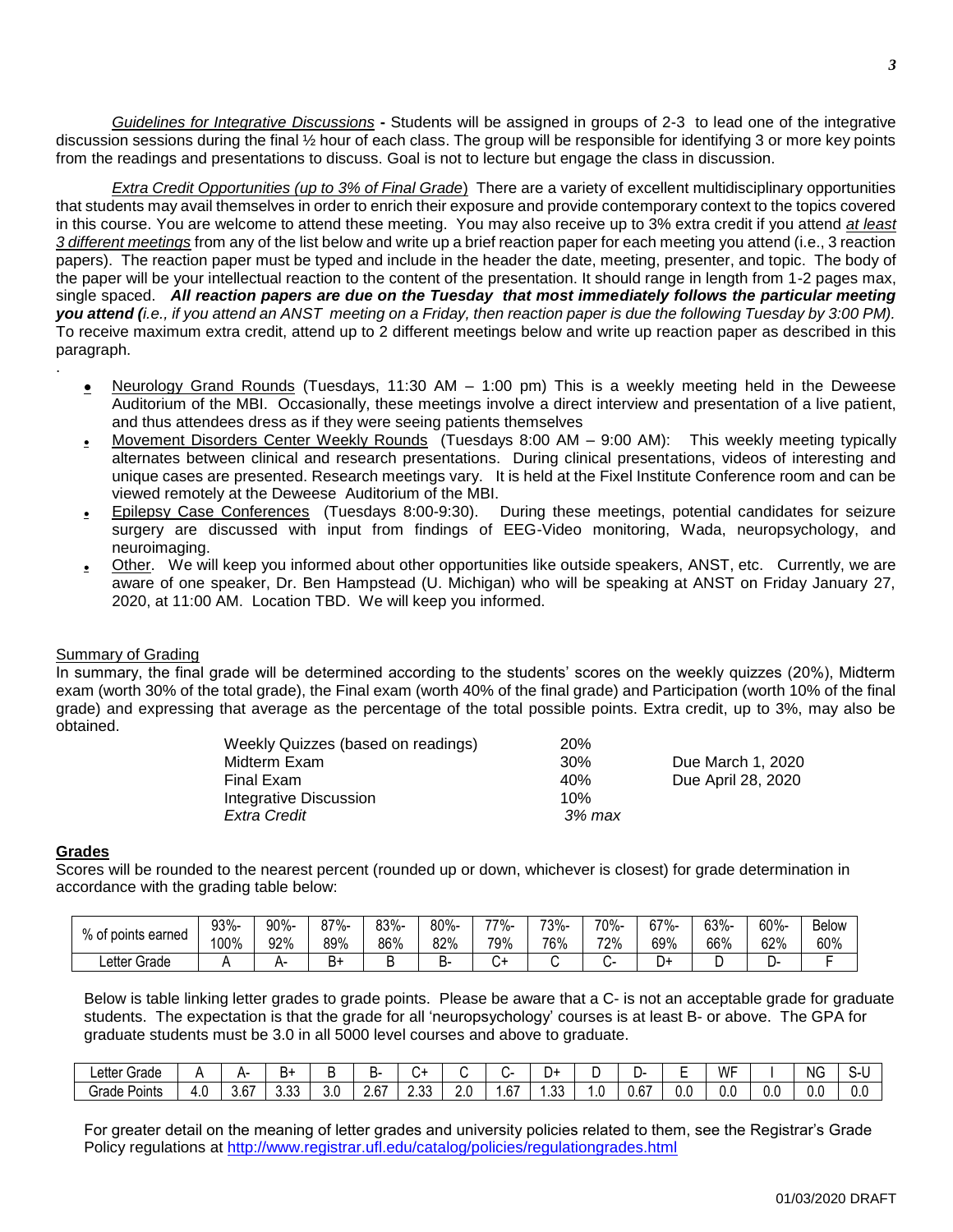#### **Policy Related to Class Attendance**

Attendance and class participation is required. Students needing to miss class for personal (i.e., illness, death, etc.) or professional reasons should consult with Dr. Bowers **prior to the date** on which they will be unable to attend. This is a graduate course and missing class for social events is unacceptable. Students will still be required to complete the weekly assignment by the deadline. It is the student's responsibility to acquire any handouts or notes from a colleague in the class for any sessions missed.

*.*

### **Policy Related to Make-up of Exams or Quizzes**

Students are expected to complete assigned readings prior to coming to class. Personal issues with respect to class attendance or fulfillment of course requirements will be handled on an individual basis. Students must make *prior* arrangements with Dr. Bowers if they must miss the Mid-Term or Final Exams, and an alternative test time must be arranged. Students are allowed to drop 2 of the 12 quizzes for any reason, including illness or travel.

Excused absences must be consistent with university policies in the Graduate Catalog [\(http://gradcatalog.ufl.edu/content.php?catoid=10&navoid=2020#attendance\)](http://gradcatalog.ufl.edu/content.php?catoid=10&navoid=2020#attendance) and require appropriate documentation. Additional information can be found here: <https://catalog.ufl.edu/ugrad/current/regulations/info/attendance.aspx>

## **Policy Related to Guests Attending Class:**

Only registered students are permitted to attend class. However, we recognize that students who are caretakers may face occasional unexpected challenges creating attendance barriers. Therefore, by exception, a department chair or his or her designee (e.g., instructors) may grant a student permission to bring a guest(s) for a total of two class sessions per semester. This is two sessions total across all courses. No further extensions will be granted. Please note that guests are **not** permitted to attend either cadaver or wet labs. Students are responsible for course material regardless of attendance. For additional information, please review the Classroom Guests of Students policy in its entirety. Link to full policy:<http://facstaff.phhp.ufl.edu/services/resourceguide/getstarted.htm>

# **STUDENT EXPECTATIONS, ROLES, AND OPPORTUNITIES FOR INPUT**

#### **Expectations Regarding Course Behavior**

By definition, this graduate course relies on active intellectual engagement and discussion among all students enrolled in this class. By nature, intellectual disagreements are valued, welcomed, and encouraged, but must be courteous and respectful. **All electronic devices (cell phone, computer, ipads, etc.) should be turned off** and not consulted during the one hour of class time. The only exception involves putting the cell phone on silent vibration for emergency purposes.

#### **Academic Integrity**

Students are expected to act in accordance with the University of Florida policy on academic integrity. As a student at the University of Florida, you have committed yourself to uphold the Honor Code, which includes the following pledge:

#### "We, the members of the University of Florida community, pledge to hold ourselves and our peers to the highest **standards of honesty and integrity**."

You are expected to exhibit behavior consistent with this commitment to the UF academic community, and on all work submitted for credit at the University of Florida, the following pledge is either required or implied:

#### **"On my honor, I have neither given nor received unauthorized aid in doing this assignment."**

It is your individual responsibility to know and comply with all university policies and procedures regarding academic integrity and the Student Honor Code. Violations of the Honor Code at the University of Florida will not be tolerated. Violations will be reported to the Dean of Students Office for consideration of disciplinary action. For additional information regarding Academic Integrity, please see Student Conduct and Honor Code or the Graduate Student Website for additional details:

<https://www.dso.ufl.edu/sccr/process/student-conduct-honor-code/> <http://gradschool.ufl.edu/students/introduction.html>

Please remember cheating, lying, misrepresentation, or plagiarism in any form is unacceptable and inexcusable behavior.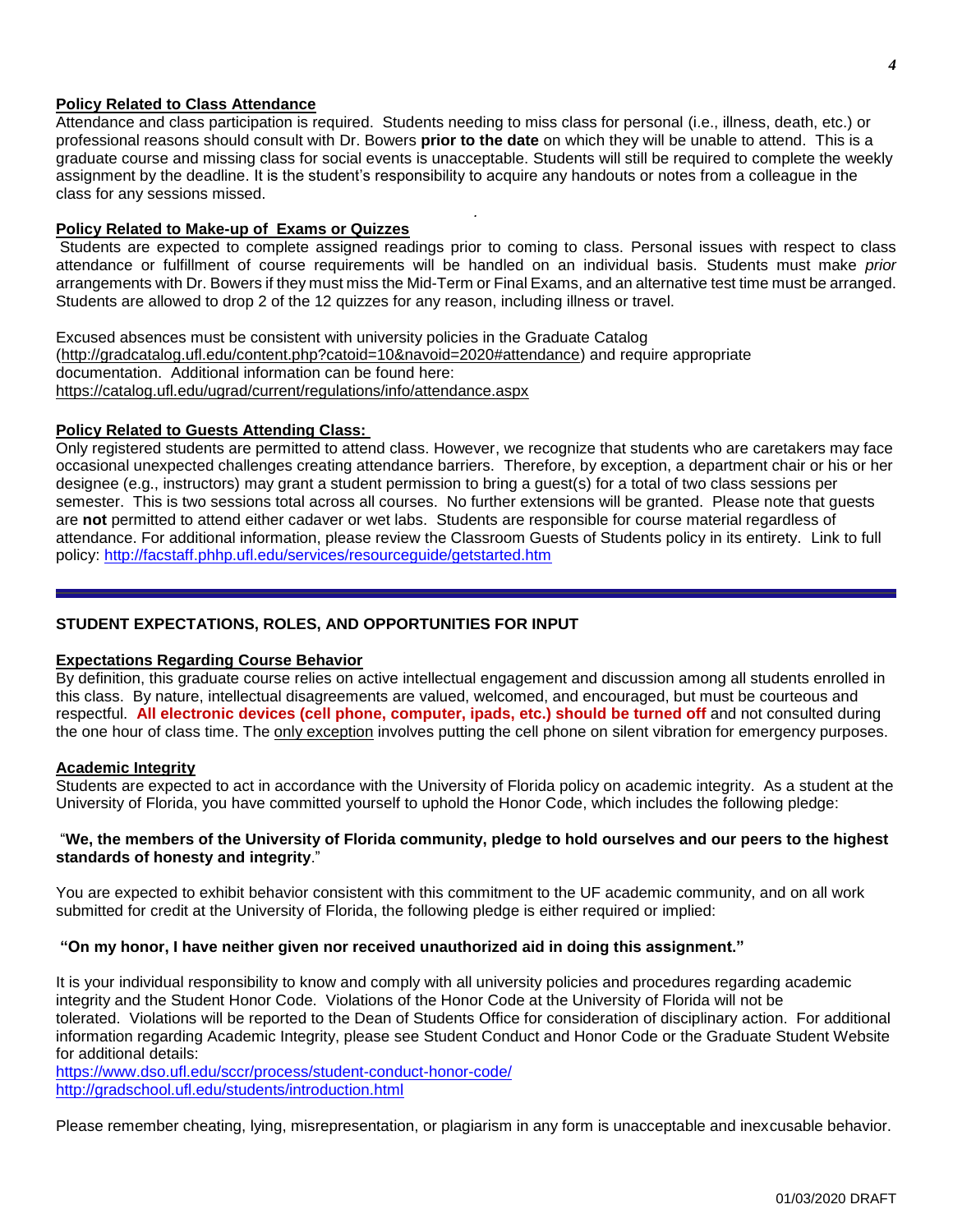#### **Online Faculty Course Evaluation Process**

Students are expected to provide professional and respectful feedback on the quality of instruction in this course by completing course evaluations online via GatorEvals. Guidance on how to give feedback in a professional and respectful manner is available at [https://gatorevals.aa.ufl.edu/students/.](https://gatorevals.aa.ufl.edu/students/) Students will be notified when the evaluation period opens, and can complete evaluations through the email they receive from GatorEvals, in their Canvas course menu under GatorEvals, or via [https://ufl.bluera.com/ufl/.](https://urldefense.proofpoint.com/v2/url?u=https-3A__ufl.bluera.com_ufl_&d=DwMFAg&c=sJ6xIWYx-zLMB3EPkvcnVg&r=y2HjEMjRMHJhfdvLrqJZlYczRsfp5e4TfQjHuc5rVHg&m=WXko6OK_Ha6T00ZVAsEaSh99qRXHOgMNFRywCoehRho&s=itVU46DDJjnIg4CW6efJOOLgPjdzsPvCghyfzJoFONs&e=) Summaries of course evaluation results are available to students at [https://gatorevals.aa.ufl.edu/public-results/.](https://gatorevals.aa.ufl.edu/public-results/)

## **SUPPORT SERVICES**

#### **Accommodations for Students with Disabilities**

If you require classroom accommodation because of a disability, it is strongly recommended you register with the Dean of Students Office [http://www.dso.ufl.edu](http://www.dso.ufl.edu/) within the first week of class or as soon as you believe you might be eligible for accommodations. The Dean of Students Office will provide documentation of accommodations to you, which you must then give to me as the instructor of the course to receive accommodations. Please do this as soon as possible after you receive the letter. Students with disabilities should follow this procedure as early as possible in the semester. The College is committed to providing reasonable accommodations to assist students in their coursework.

#### **Counseling and Student Health**

Students sometimes experience stress from academic expectations and/or personal and interpersonal issues that may interfere with their academic performance. If you find yourself facing issues that have the potential to or are already negatively affecting your coursework, you are encouraged to talk with an instructor and/or seek help through University resources available to you.

- The Counseling and Wellness Center 352-392-1575 offers a variety of support services such as psychological assessment and intervention and assistance for math and test anxiety. Visit their web site for more information: [http://www.counseling.ufl.edu.](http://www.counseling.ufl.edu/) On line and in person assistance is available.
- You Matter We Care website: [http://www.umatter.ufl.edu/.](http://www.umatter.ufl.edu/) If you are feeling overwhelmed or stressed, you can reach out for help through the You Matter We Care website, which is staffed by Dean of Students and Counseling Center personnel.
- The Student Health Care Center at Shands is a satellite clinic of the main Student Health Care Center located on Fletcher Drive on campus. Student Health at Shands offers a variety of clinical services. The clinic is located on the second floor of the Dental Tower in the Health Science Center. For more information, contact the clinic at 392- 0627 or check out the web site at: <https://shcc.ufl.edu/>
- Crisis intervention is always available 24/7 from: Alachua County Crisis Center: (352) 264-6789 <http://www.alachuacounty.us/DEPTS/CSS/CRISISCENTER/Pages/CrisisCenter.aspx>

Do not wait until you reach a crisis to come in and talk with us. We have helped many students through stressful situations impacting their academic performance. You are not alone so do not be afraid to ask for assistance.

#### **Inclusive Learning Environment**

Public health and health professions are based on the belief in human dignity and on respect for the individual. As we share our personal beliefs inside or outside of the classroom, it is always with the understanding that we value and respect diversity of background, experience, and opinion, where every individual feels valued. We believe in, and promote, openness and tolerance of differences in ethnicity and culture, and we respect differing personal, spiritual, religious and political values. We further believe that celebrating such diversity enriches the quality of the educational experiences we provide our students and enhances our own personal and professional relationships. We embrace The University of Florida's Non-Discrimination Policy, which reads, "The University shall actively promote equal opportunity policies and practices conforming to laws against discrimination. The University is committed to non-discrimination with respect to race, creed, color, religion, age, disability, sex, sexual orientation, gender identity and expression, marital status, national origin, political opinions or affiliations, genetic information and veteran status as protected under the Vietnam Era Veterans' Readjustment Assistance Act." If you have questions or concerns about your rights and responsibilities for inclusive learning environment, please see your instructor or refer to the Office of Multicultural & Diversity Affairs website: [www.multicultural.ufl.edu](http://www.multicultural.ufl.edu/)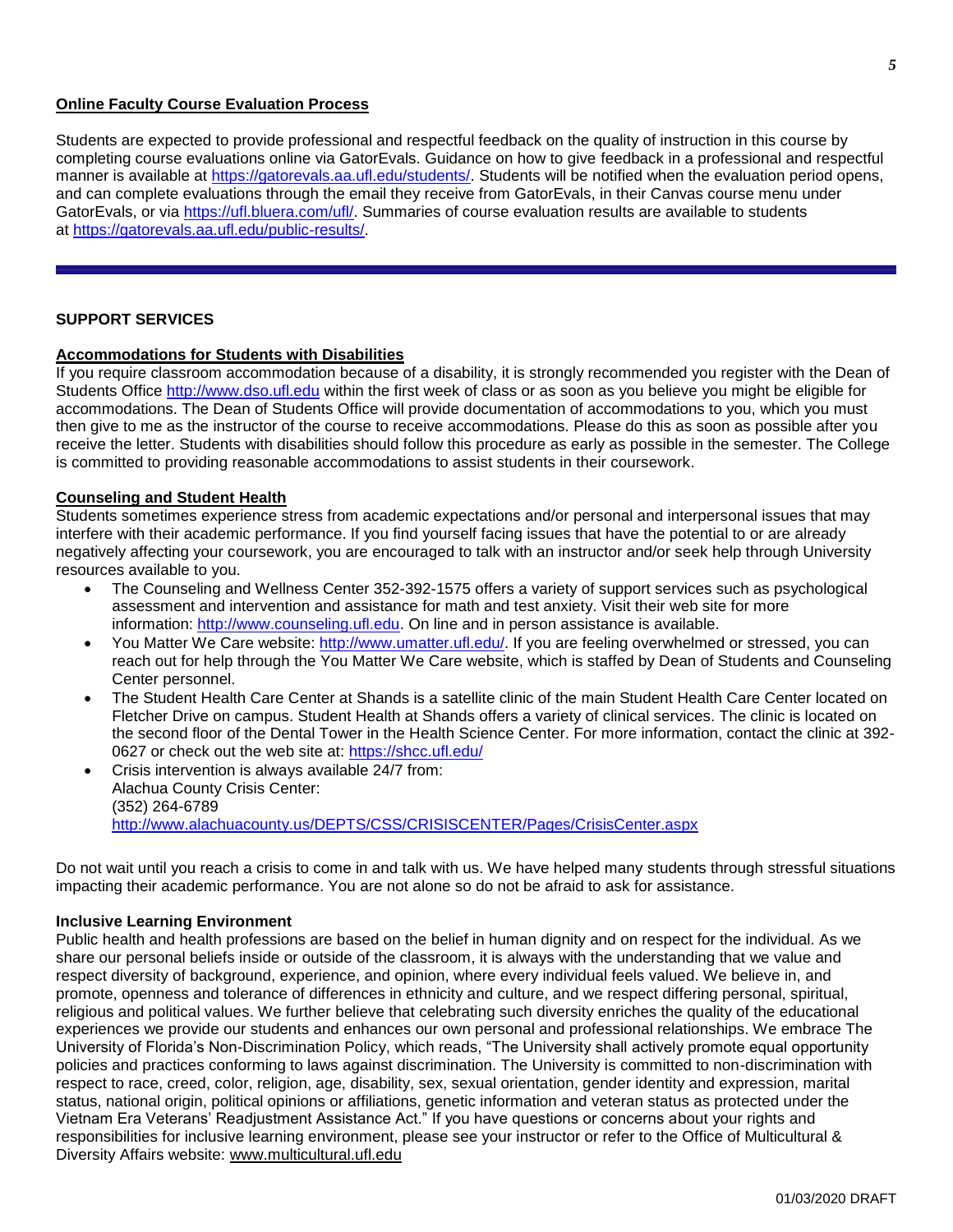# **Class Schedule**

Tuesdays 3-6, Room G-103, HPNP

\_\_\_\_\_\_\_\_\_\_\_\_\_\_\_\_\_\_\_\_\_\_\_\_\_\_\_\_\_\_\_\_\_\_\_\_\_\_\_\_\_\_\_\_\_\_\_\_\_\_\_\_\_\_\_\_\_\_\_\_\_\_\_\_\_\_\_\_\_\_\_\_\_\_\_\_\_\_\_\_\_\_\_\_\_\_\_\_\_\_

| <b>Jan 14</b><br>$3:00-3:30$<br>3:30-4:30<br>4:40-6:30                            | Introduction, Neuroanatomy, & the Neurologic Exam<br><b>Course and Requirements</b><br>Neurologic Exam<br>Neuroanatomy-physiology                                             | <b>Bowers</b><br>Chapin<br>Bauer | H&V Chapter 1, Introduction<br>Blumenfeld 2018, Chapter 3<br>Blumenfeld 2018, Chapter 2                       |
|-----------------------------------------------------------------------------------|-------------------------------------------------------------------------------------------------------------------------------------------------------------------------------|----------------------------------|---------------------------------------------------------------------------------------------------------------|
| $3:00-3:15$<br>$3:15 - 4:15$<br>4:30-5:30<br>5:30-6:00                            | January 21: Memory & Amnesia<br>Quiz 1<br>Animal Models of Memory Loss<br>The Human Amnesias<br>Discussion leaders: Zakrzewski, Brockman                                      | <b>Burke</b><br>Bauer            | Colon-Perez, 2020; Hernandez (2018)<br>H&V, Chapter 16, Amnesic Disorders;<br><b>Squire, 2009</b>             |
| $3:00-3:15$<br>$3:15 - 4:15$<br>4:30-5:30<br>5:30-6:00                            | January 28: Aphasia & Apraxia<br>Quiz 2<br>The Classic Aphasias<br>Apraxias - a disorder of tool use<br>Discussion leaders: Voorhees, Boutzoukas                              | Heilman<br>Heilman               | Heilman (2006); Dronkers 2017, Bowers<br>Handout, Watch U- tube video of aphasic<br>H&V, Chapter 10, Apraxia  |
|                                                                                   | February 4: No class - Join us in Denver for annual International Neuropsychological Society meeting                                                                          |                                  |                                                                                                               |
| $3:00 - 3:15$<br>$3:15 - 4:15$<br>4:30-5:30<br>5:30-6:00                          | February 11: Alzheimer's Syndrome & dementia<br>Quiz 3<br>AD Overview: Disease vs<br>Syndrome<br>Alzheimer's Research update<br>Discussion leaders: Turner, Cartagena, Madrid | Maraganore<br>Golde              | <b>TBD</b><br>Golde (2013, 2016); Futch et al (2017)                                                          |
| February 18: Epilepsy<br>$3:00 - 3:15$<br>$3:15 - 4:15$<br>4:30-5:30<br>5:30-6:00 | Quiz 4<br><b>Epilepsy Syndromes</b><br>Wada, laterality, and beyond<br>Discussion leaders; Tocci, Ding                                                                        | Eisenschenk<br>Crowley/Gaynor    | Aicardi: Chapter 1-2; Hermann et al<br>(2009, 2017)<br>Chelune (1995), Hamberger et al (2011)                 |
| 3:00-3:15<br>$3:15 - 4:15$<br>4:30-5:30<br>5:30-6:00                              | February 25: Visual Cognition<br>Quiz 5<br><b>Hemispatial Neglect</b><br>Visual Agnosia<br>Discussion leaders: Taylor, Eastman                                                | Heilman<br>Bauer                 | H&V Chapter 12, Neglect & Related Dis<br>H&V, Chapter 11, Agnosia,<br>H&V, Chapter 7, Visuospatial Perception |
|                                                                                   | TAKE HOME EXAM (covers first 6 classes), Will be distributed Feb 25.                                                                                                          |                                  | Due Sunday March 1, midnight EST                                                                              |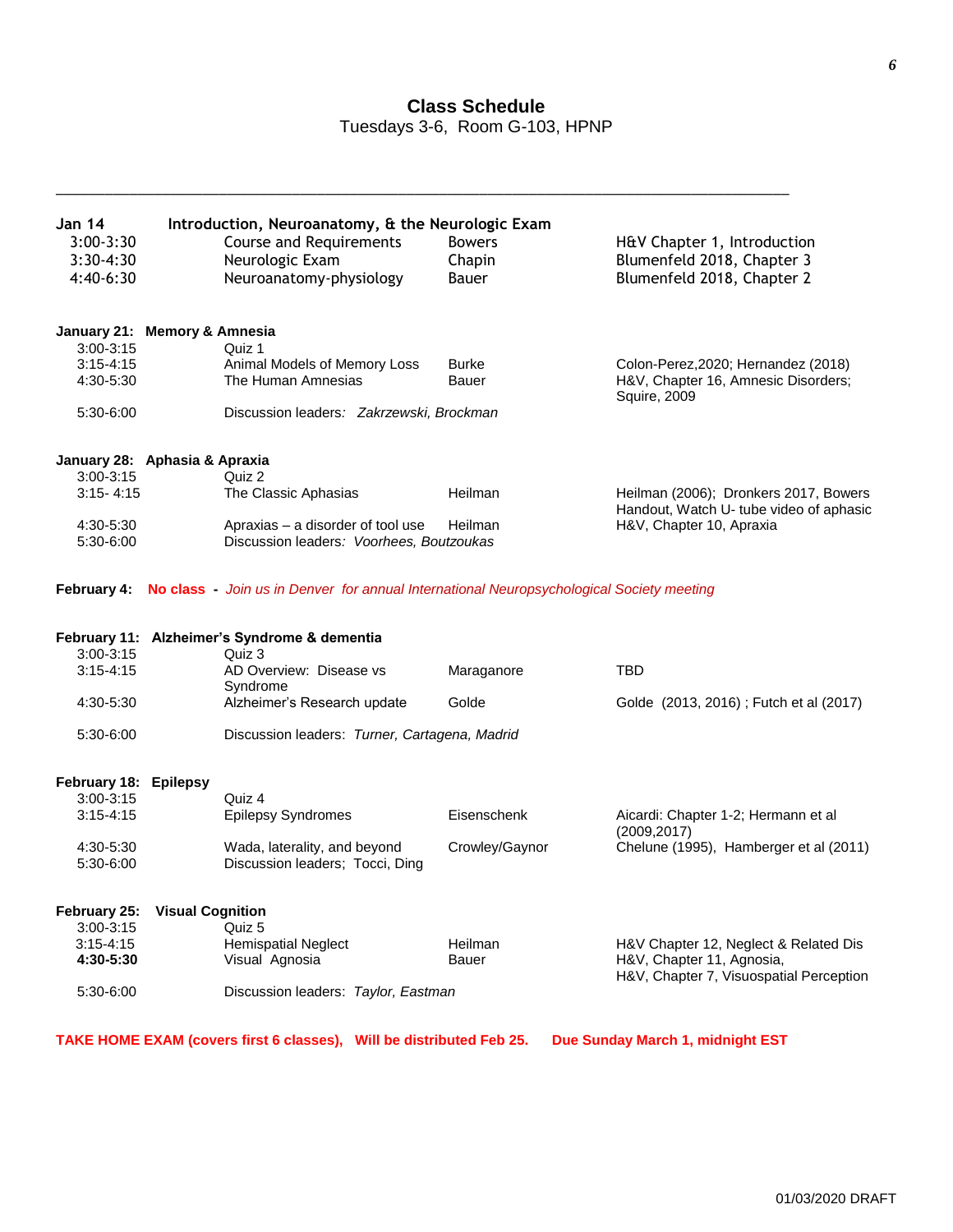## **March 3: No Class – Spring Break**

|                                | March 10: Frontal Lobe Disorders in Animals & Humans                        |                             |                                                                                                                                 |
|--------------------------------|-----------------------------------------------------------------------------|-----------------------------|---------------------------------------------------------------------------------------------------------------------------------|
| $3:00 - 3:15$<br>$3:15 - 4:15$ | Quiz 6<br>Frontal Lobe Syndromes: Models Marra                              |                             | TBD Miller & Cummings (2007) Ch 1& 2;<br>Stuss (2011); Prosje (2009), Eslinger                                                  |
| 4:30-5:30                      | Animal Models of Exec Function                                              | Bizon (unconfirmed)         | (1985); Mataro et al., 2001)<br>TBD Hernandez et al., 2017                                                                      |
| 5:30-6:00                      | Discussion leaders: Dion, Hanvey                                            |                             |                                                                                                                                 |
|                                |                                                                             |                             |                                                                                                                                 |
|                                | <b>March 17: Frontal and Subcortical Dementias</b>                          |                             |                                                                                                                                 |
| $3:00 - 3:15$                  | Quiz 7                                                                      |                             |                                                                                                                                 |
| $3:15 - 4:15$                  | The Fronto-Temporal Dementias                                               | Pasternak                   | Overview from UCSF; Reilly (2010);<br>bvFTD: Grossman, 2009; Rascovosky,<br>2012                                                |
| 4:30-5:30                      | Vascular Dementia                                                           | Price                       | PPA: Bonner, 2010; Wicklund, 2014<br>Vas Dementia/MCI: (Libon et al., 2004:<br>Seidel et al, 2011; Wu, Brickman, et al.<br>2010 |
| 5:30-6:00                      | Discussion leaders: Evangelista, Hogan                                      |                             |                                                                                                                                 |
|                                |                                                                             |                             |                                                                                                                                 |
| March 24 Head Injury & TBI     |                                                                             |                             |                                                                                                                                 |
| $3:00 - 3:15$                  | Quiz 8                                                                      |                             |                                                                                                                                 |
| $3:15 - 4:15$                  | CTE and TBI                                                                 | Dekosky                     | Omalu et al., 2005; 2006; Dekosky 2013;<br>Asken et al (2017)                                                                   |
| 4:30-5:30                      | TBI: Mechanism&Symptoms                                                     | Jaffee, Ansoanuur,<br>Hasan | TBD Yeates et al (2017); Vasterling et al                                                                                       |
| 5:30-6:00                      | Discussion leaders: Ferguson, Moreno                                        |                             |                                                                                                                                 |
| $3:00 - 3:15$                  | March 31: Subcortical Disorders - PD, LBD, & parkinsonisms<br>Quiz 9        |                             |                                                                                                                                 |
| $3:15 - 4:15$                  | PD, LBD, atypical                                                           | Armstrong                   | TRoster 2014, Lang 2011, CBD Amstrong<br>CBD: Armstrong, 2013; MSA: Stankovic,                                                  |
| 4:30-5:30                      | Research update                                                             |                             | 2014; DLB vs PDD: Lippa, 2007; Klein,<br>?TBD                                                                                   |
| 5:30-6:00                      | Discussion leaders: Meija, McNei, Koskelal                                  | Tansey                      |                                                                                                                                 |
|                                |                                                                             |                             |                                                                                                                                 |
| April 7: Emotion 1             |                                                                             |                             |                                                                                                                                 |
| $3:00-3:15$                    | Quiz 10                                                                     |                             |                                                                                                                                 |
| $3:15 - 4:15$                  | <b>Emotion Basics</b>                                                       | <b>Bradley</b>              | TBD Vrana et al., 1988; Bradley et al., 2005                                                                                    |
| 4:30-5:30                      | Emotion & Aging                                                             | Ebner                       | <b>TBD</b>                                                                                                                      |
| 5:30-6:00                      | Discussion leaders: Hausman, Huang                                          |                             |                                                                                                                                 |
| <b>April 14 Emotion II</b>     |                                                                             |                             |                                                                                                                                 |
| $3:00 - 3:15$                  | Quiz 11                                                                     |                             |                                                                                                                                 |
| $3:15 - 4:15$                  | Neurologic Disorders of Emotion                                             | <b>Bowers</b>               | Bowers et al. (2006; 2014); H&V                                                                                                 |
| 4:30-5:30<br>5:30-6:00         | <b>Emotion &amp; PTSD</b><br>Discussion leaders: Hardcastle, Pinto, Moorman | Williamson                  | <b>TBD</b>                                                                                                                      |
|                                |                                                                             |                             |                                                                                                                                 |
| $3:00-3:15$                    | April 21 Approaches for Enhancing Cognition & Mood -                        |                             |                                                                                                                                 |
| $3:15 - 4:15$                  | Quiz 12<br><b>Cognitive Training vs Exercise</b>                            | <b>Marsiske</b>             | <b>TBD</b>                                                                                                                      |
| 4:30-5:30                      | Neuromodulation: TcDS                                                       | Woods                       | <b>TBD</b>                                                                                                                      |
| 5:30-6:00                      | Discussion leaders: Gitelman, Lopez                                         |                             |                                                                                                                                 |